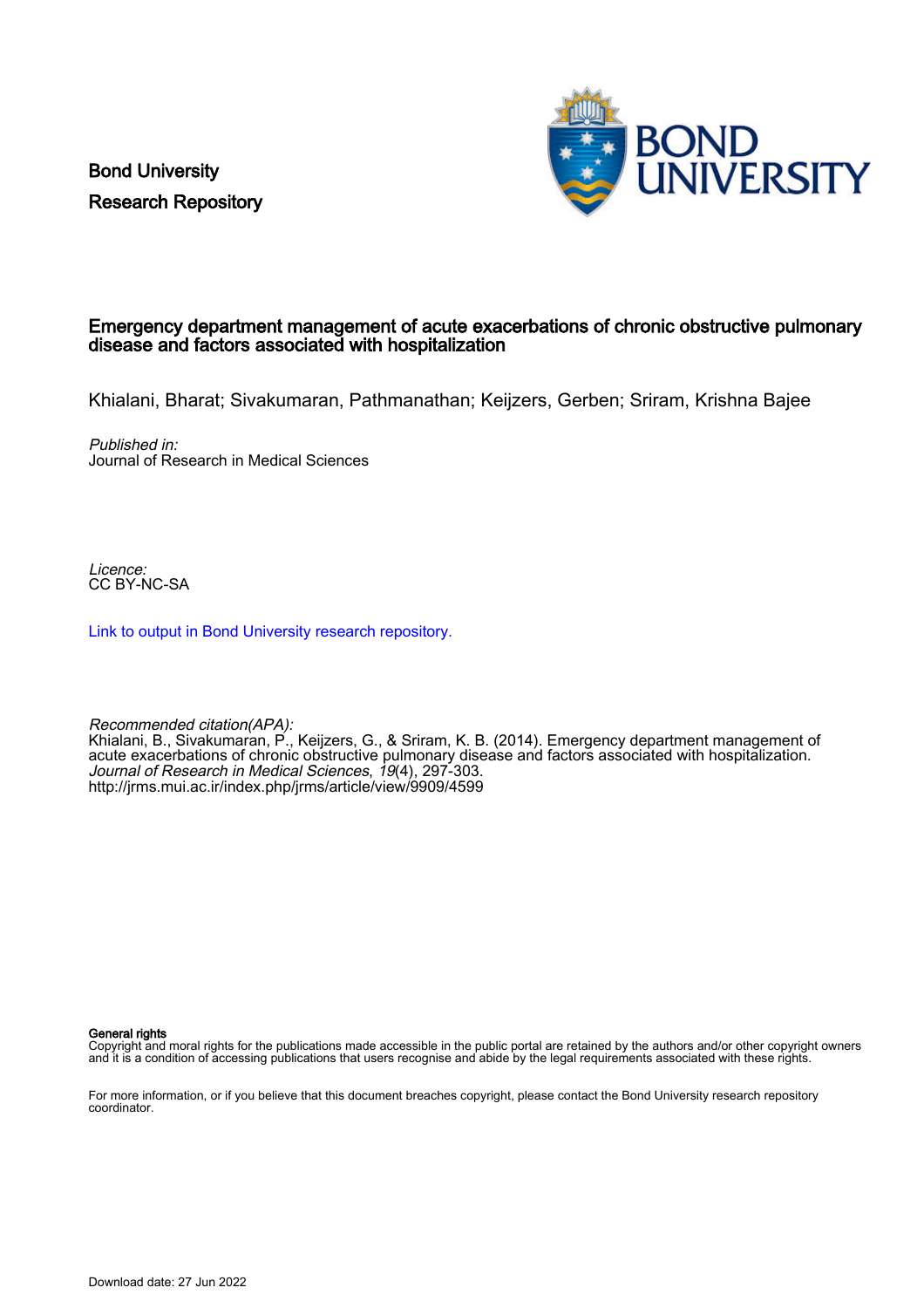# Emergency department management of acute exacerbations of chronic obstructive pulmonary disease and factors associated with hospitalization

#### Bharat Khialani<sup>1</sup>, Pathmanathan Sivakumaran<sup>1,2</sup>, Gerben Keijzers<sup>2,3,4</sup>, Krishna Bajee Sriram<sup>1,2</sup>

<sup>1</sup>Department of Respiratory Medicine, Gold Coast University Hospital, <sup>2</sup>School of Medicine, Parklands Drive, Griffith University, <sup>3</sup>Department of Emergency Medicine, Gold Coast University Hospital, 1 Hospital Boulevard, Southport, Queensland 4215, Australia, <sup>4</sup>School of Medicine, Bond University, 4 University Dr, Robina Queensland 4226, Australia

**Background:** Currently there is a paucity of information about biomarkers that can predict hospitalization for acute exacerbations of chronic obstructive pulmonary disease (AECOPD) patients presenting to the emergency department (ED). There is limited data on the consistency of ED management of AECOPD with local COPD guidelines. The aim of this study was to identify biomarkers associated with hospitalization in AECOPD patients and to determine if the ED management was concordant with local COPD guidelines. **Materials and Methods:** We performed a retrospective audit of consecutive AECOPD patients presenting to the Gold Coast Hospital ED over a 6-month period. **Results:** During the study period, 122 AECOPD patients (51% male, mean age (SE) 71 (±11) years) presented to the ED. Ninety-eight (80%) patients were hospitalized. Univariate analysis identified certain factors associated with hospitalization: Older age, former smokers, home oxygen therapy, weekday presentation, SpO $_2$  < 92%, and raised inflammatory markers (white cell count (WCC) and C-reactive protein (CRP)). After adjustment for multiple variable, increased age was significantly associated with hospitalization (odds ratio (OR) 1.09; 95% confidence interval (CI): 1.00-1.18; *P* = 0.05). Radiology assessment and pharmacological management was in accordance with COPD guidelines. However, spirometry was performed in 17% of patients and 28% of patients with hypercapneic respiratory failure received noninvasive ventilation (NIV). **Conclusion:** We identified several factors on univariate analysis that were associated with hospitalization. Further research is required to determine the utility of these biomarkers in clinical practice. Also, while overall adherence to local COPD guidelines was good, there is scope for improvement in performing spirometry and provision of NIV to eligible patients.

**Key words:** Emergencies, lung disease, obstructive

**How to cite this article:** Khialani B, Sivakumaran P, Keijzers G, Sriram KB. Emergency department management of acute exacerbations of chronic obstructive pulmonary disease and factors associated with hospitalization. J Res Med Sci 2014;19:297-303.

## **INTRODUCTION**

Chronic obstructive pulmonary disease (COPD) is a major cause of morbidity and mortality both in Australia<sup>[1]</sup> and worldwide.[2] It is estimated that about 2.1 million Australians suffer from COPD.[1] The clinical course of COPD is aggravated by exacerbations, characterized by increased cough, dyspnea, and production of purulent sputum.[3] Patients with an acute exacerbation of COPD (AECOPD) often present to the emergency department (ED) and many subsequently require hospitalization for ongoing management. In 2008-2009, COPD-related hospitalization accounted for 56,201 hospital admissions for Australians aged 55 years and over.[4] In this context, it is estimated that COPD is the second leading cause of avoidable hospital admissions in Australia.<sup>[5]</sup>

Clinical guidelines have been developed and widely promoted to assist ED and hospital and community

clinicians in providing evidence-based management for AECOPD patients. Most prominent among them are the Global Initiative for COPD (GOLD), National Institute for Clinical Excellence (NICE) clinical guideline on management of COPD, $[6,7]$  and the COPD-X Plan (specifically for Australia and New Zealand).[8] The COPD-X plan provides recommendations to assist clinicians in confirming the exacerbation and categorizing severity (spirometry, blood gas measurements, chest X-ray, and electrocardiography) and optimizing treatment (bronchodilators, glucocorticoids, antibiotics, controlled oxygen therapy, and ventilatory assistance).[9] Adherence to guideline-based management of AECOPD is not only expected to achieve good outcomes for the immediate treatment of the exacerbation, but also long-term outcomes such as lung function, morbidity, and mortality.<sup>[3]</sup> To date there have only been a few ED validation studies of the COPD management guidelines.[10-12] To the best of our knowledge there has been only one Australian

**Address for correspondence:** Dr. Krishna Bajee Sriram, Department of Respiratory Medicine, Gold Coast University Hospital, 1 Hospital Boulevard, Southport, QLD-4215, Australia. E-mail: bajeekrishna@gmail.com **Received:** 01-08-2013; **Revised:** 17-01-2014; **Accepted:** 29-01-2014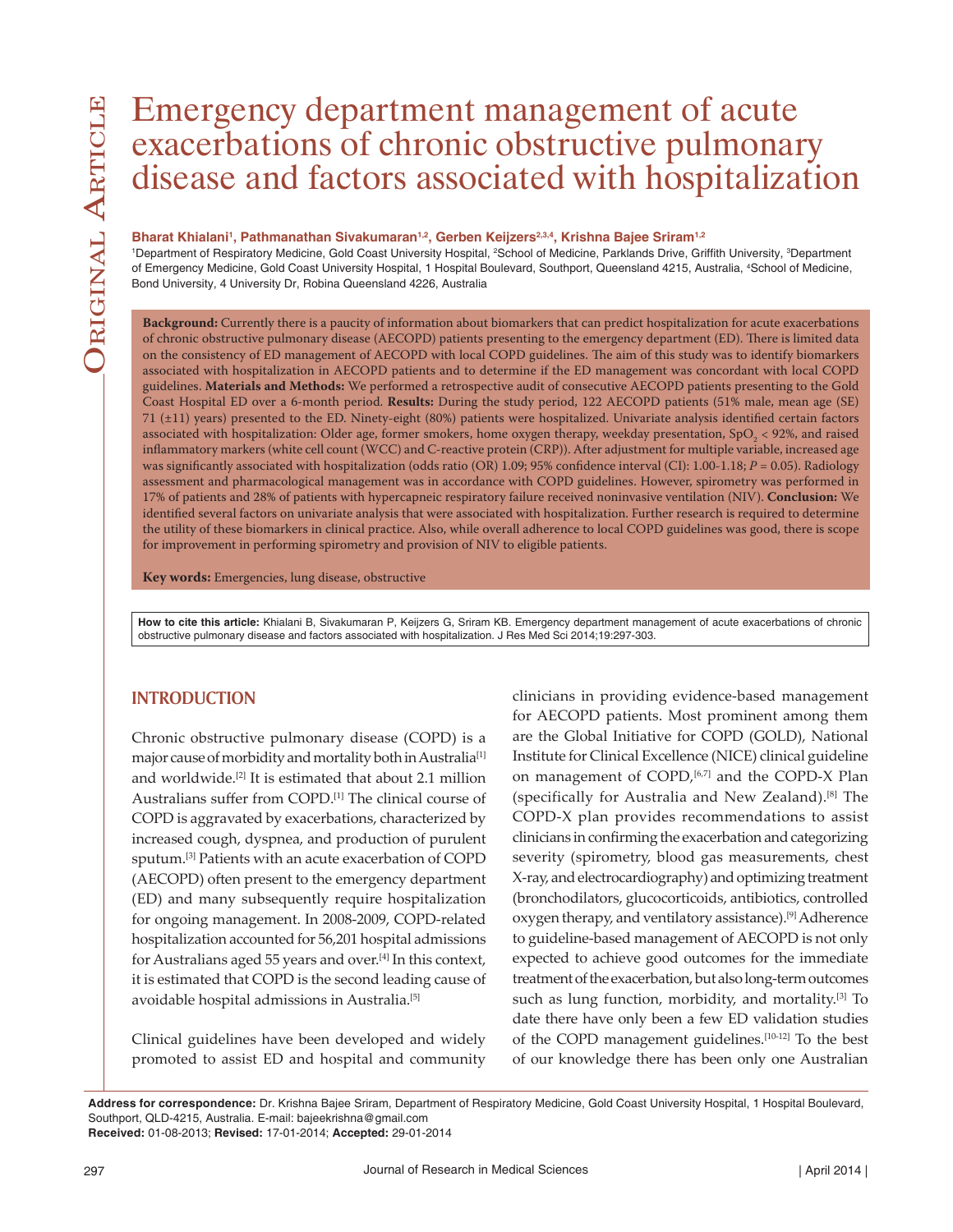study, which was a retrospective audit performed across five Melbourne EDs.<sup>[10]</sup> However, the study only measured compliance with evidence-based recommendations regarding use of bronchodilators, methylxanthines, steroids, and noninvasive ventilation (NIV).<sup>[10]</sup> More recent studies on the actual standards of clinical care provided to AECOPD patients in the ED are lacking.

The current study examined the characteristics, assessment, management, and outcome of AECOPD presentations to a large regional Australian hospital ED. The objective of the study was to determine the factors associated with hospitalization and to examine compliance with the COPD-X Plan 2011[9] recommendations (most current version at the time of the study) for assessment and management of AECOPD patients.

#### **MATERIALS AND METHODS**

A retrospective cohort study was conducted at the Gold Coast Hospital, Southport Campus. This is a 570-bed major regional teaching hospital with all major specialties, except for cardiac surgery and burns. The ED of the Gold Coast Hospital provides care for a mixed adult and pediatric (approximately 70 and 30%, respectively) population. In 2012, there were more than 67,000 presentations to the Gold Coast Hospital ED. Included in the study were adult patients (age  $\geq$  18 years) diagnosed with COPD by a medical practitioner, who had presented to the ED over a 6-month period (December 15, 2011-June 15, 2012). COPD patients whose primary reason for admission was not due to an acute exacerbation were excluded from the study. When patients presented with AECOPD more than once in the study period, only the first presentation was used for the primary analysis. The Gold Coast Health Services District Human Research Ethics Committee approved the study (Ethics Reference Number: HREC/12/QGC/99).

Potential study subjects were identified on the basis of International Classification of Diseases (ICD)-10 codes of E65A and E65B (complex and noncomplex COPD). Eligible patients' electronic medical record (EMR) entries, ED information system (EDIS) records, and electronic discharge summaries were reviewed. Biochemistry results were obtained through the AUSLAB laboratory information system. The following information was collected:

- Patient demographics (age, gender, smoking status, living situation, and comorbidities)
- Characteristics of underlying disease (oxygen therapy at home and COPD-related hospital admissions in the preceding 12 months)
- Features of current exacerbation (day of week of presentation, clinical symptoms on presentation, and vital signs)
- Investigations performed in ED (spirometry, chest X-ray, full blood counts, biochemistry, and blood gas analysis)
- Treatments provided in ED (oxygen, systemic steroids, antibiotics, and bronchodilators)
- Outcomes (admission or discharge from ED)
- Follow-up: COPD-related ED presentations over the subsequent 3 months.

According to the COPD-X Plan, NIV is indicated for severe dyspnea that responds inadequately to initial emergency therapy, confusion, lethargy or evidence of hypoventilation, persistent or worsening hypoxemia despite supplemental oxygen, worsening hypercapnia (PaCO<sub>2</sub> > 70 mmHg), or severe or worsening respiratory acidosis (blood pH < 7.3). However, the strongest indication for NIV in AECOPD patients is for acute hypercapnic respiratory failure (arterial blood pH of less than 7.35 and  $PaCO<sub>2</sub> > 45 mmHg$ ). Adherence to the COPD-X Plan regarding the evaluation and treatment of AECOPD was assessed.[9]

#### **Statistical analysis**

All statistical analyses were performed using Statistical Package for Social Sciences (SPSS) version 20.0 (SPSS, Chicago, IL, USA). Kolmogorov-Smirnov and Shapiro-Wilk tests were used to assess for normality of the data. Normally distributed data was analyzed for differences between individual groups using the Student's *t*-test and presented as mean and standard error. Nonparametric data was analyzed for differences between groups using the Mann-Whitney U test and results expressed as median and interquartile range. Logistic regression analysis was used to identify factors associated with hospitalization. Variables from the univariate analysis that which had *P*-values < 0.05 were evaluated for the multivariate logistic regression analysis. Statistical significance was indicated by *P*-value of less than 0.05.

#### **RESULTS**

During the 6-month study period, 188 patients were identified using the ICD-10 codes. After review of the medical case records, 12 presentations were excluded from analysis as they were found to be either incorrectly coded or AECOPD was not the primary reason for presentation to the ED. Final analysis was performed on 122 patients who had 176 AECOPD presentations. Baseline characteristics and information about the ED presentation and management are summarized in Table 1. Mean age (± standard error (SE)) of the patients was 71 (±11) years and 51% were male. Twentyeight percent of patients were living alone and 23% were current smokers. One-third of patients used home oxygen therapy and almost 40% of patients had been hospitalized for AECOPD in the preceding 12 months.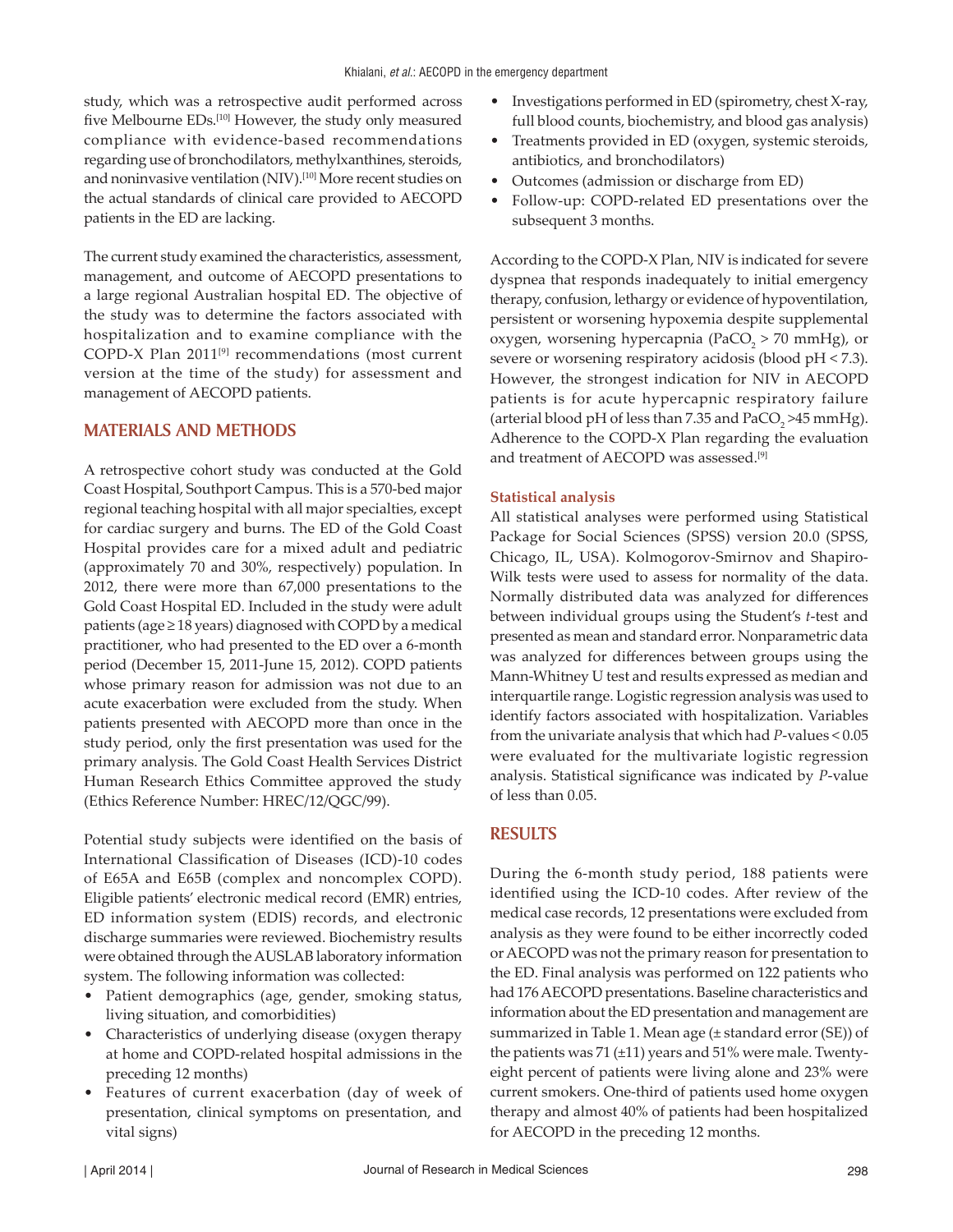| accorumy to nospitalization status<br><b>Characteristics</b>           | Admitted $(N = 98)$ | Not admitted $(N = 24)$ | P-value |
|------------------------------------------------------------------------|---------------------|-------------------------|---------|
| Age in years, median (IQR)                                             | 75 (51-89)          | 63 (43-91)              | < 0.001 |
| Female gender                                                          | 49 (50)             | 11(45.8)                | 0.82    |
| Social situation                                                       |                     |                         |         |
| Lives alone                                                            | 24 (24.5)           | 10(41.7)                | 0.13    |
| Lives with family/supportive accommodation                             | 71 (72.4)           | 13(54.2)                |         |
| Unknown                                                                | 3(3.1)              | 1(4.2)                  |         |
| Smoking status                                                         |                     |                         |         |
| Current smoker                                                         | 17(17.3)            | 11(45.8)                | < 0.001 |
| Former smoker                                                          | 81 (82.7)           | 13(54.2)                |         |
| Pack-year of smoking, median (IQR)                                     | $50(5-140)$         | 45 (20-150)             | 0.56    |
| >1 COPD hospitalization in the previous 12 months                      | 43 (43.9)           | 6(25)                   | 0.11    |
| Uses oxygen at home                                                    | 38 (38.8)           | 3(12.5)                 | 0.02    |
| Comorbidity                                                            |                     |                         |         |
| Coronary artery disease                                                | 32 (32.7)           | 8 (33.3)                | 1.00    |
| Congestive heart failure                                               | 16(16.3)            | 6(25)                   | 0.38    |
| Depression                                                             | 24 (24.5)           | 4(16.7)                 | 0.59    |
| History of arrhythmia                                                  | 17 (17.3)           | 3(12.5)                 | 0.76    |
| Weekend presentation                                                   | 37 (37.8)           | 15(62.5)                | 0.04    |
| ED presentation                                                        |                     |                         |         |
| Brought to ED by ambulance                                             | 53 (54.1)           | 9(37.5)                 | 0.16    |
| Failure to respond to initial medical management                       | 73 (74.5)           | 13(54.2)                | 0.08    |
| Increasing dyspnea                                                     | 96 (98)             | 24 (100)                | 1.00    |
| Increasing cough                                                       | 70 (71.4)           | 16(66.7)                | 0.63    |
| Increasing sputum                                                      | 58 (59.2)           | 11(45.8)                | 0.26    |
| Change in sputum color                                                 | 46 (46.9)           | 9(37.5)                 | 0.50    |
| Symptoms present for more than 3 days                                  | 48 (49)             | 13(54.2)                | 0.83    |
| New arrhythmia                                                         | 2(2.0)              | 1(4.2)                  | 0.49    |
| Median respiratory rate, breaths/min (IQR)                             | 24 (16-48)          | 23 (14-36)              | 0.38    |
| Median SpO <sub>2</sub> on presentation to ED (IQR)                    | 92 (66-100)         | 94 (83-99)              | 0.03    |
| Investigations in ED                                                   |                     |                         |         |
| Unilateral infiltrate/consolidation on CXR                             | 46 (46.9)           | 7(29.2)                 | 0.17    |
| Blood gas analysis-ABG                                                 | 30(30.6)            | 4(16.7)                 | 0.21    |
| Blood gas analysis-VBG                                                 | 38 (38.8)           | 6(25)                   | 0.24    |
| Median WBC (×10°/L) (IQR)                                              | $10.5(2.9-33.9)$    | $9.2$ (5.2-16.6)        | 0.04    |
| Median CRP (mg/L) (IQR)                                                | 20 (2-320)          | $8.65(3-247)$           | 0.03    |
| Blood gas, median (IQR)                                                |                     |                         |         |
| pH                                                                     | 7.37 (7.07-7.47)    | 7.38 (7.28-7.43)        | 0.79    |
| PaO <sub>2</sub> in mmHg <sup>*</sup>                                  | 65 (44-344)         | 75 (67-79)              | 0.35    |
| PaCO <sub>2</sub> in mm Hg                                             | 52 (31-109)         | 46.5 (32-84)            | 0.57    |
| Spiromerty in ED or hospital                                           | 19 (19.4)           | 2(8.3)                  |         |
| ED course                                                              |                     |                         |         |
| Received supplemental oxygen in ED                                     | 80 (81.6)           | 10(41.7)                | < 0.001 |
| Received antibiotics in ED                                             |                     |                         |         |
|                                                                        | 66 (67.3)           | 12 (50)                 | 0.15    |
| Received systemic corticosteroid treatment in ED<br>Received NIV in ED | 79 (80.6)           | 17(70.8)                | 0.46    |
| Received inhaled bronchodilators in ED                                 | 10(10.2)            | 1(4.2)                  | 0.69    |
|                                                                        | 87 (88.8)           | 20 (83.3)               | 0.49    |
| COPD-related presentation to ED within 3 months                        | 36 (36.7)           | 7(29.2)                 | 0.63    |

#### **Table 1: Demographic and baseline clinical characteristics of patients presenting to the emergency department according to hospitalization status**

\*pH and PaCO<sub>2</sub> were available in 48 (39%) patients only. CXR = Chest X-ray; NIV = Noninvasive ventilation; IQR = Interquartile range; COPD = Chronic obstructive pulmonary disease; ED = Emergency department; ABG = Arterial blood gas; VBG = Venous blood gas; WBC = White blood cell; CRP = C-reactive protein

Eighty percent of AECOPD patients who presented to the ED were hospitalized. Admitted patients in comparison to discharged patients, were older (75 vs 65 years, *P* = 0.005), received home oxygen (39 vs 13%, *P* = 0.016), presented on a weekday (62 vs 37%, *P* = 0.038), had lower oxygen

saturations (median SpO<sub>2</sub>, 92 vs 94%, *P* = 0.034), and had a higher median white cell count (WCC;  $\times 10^9$ /L) (10.5 vs 9.2,  $P = 0.046$ ) and C-reactive protein (CRP; 20 vs 8.65 mg/L,  $P = 0.032$ ). AECOPD patients who were eventually hospitalized received supplemental oxygen (82 vs 42%,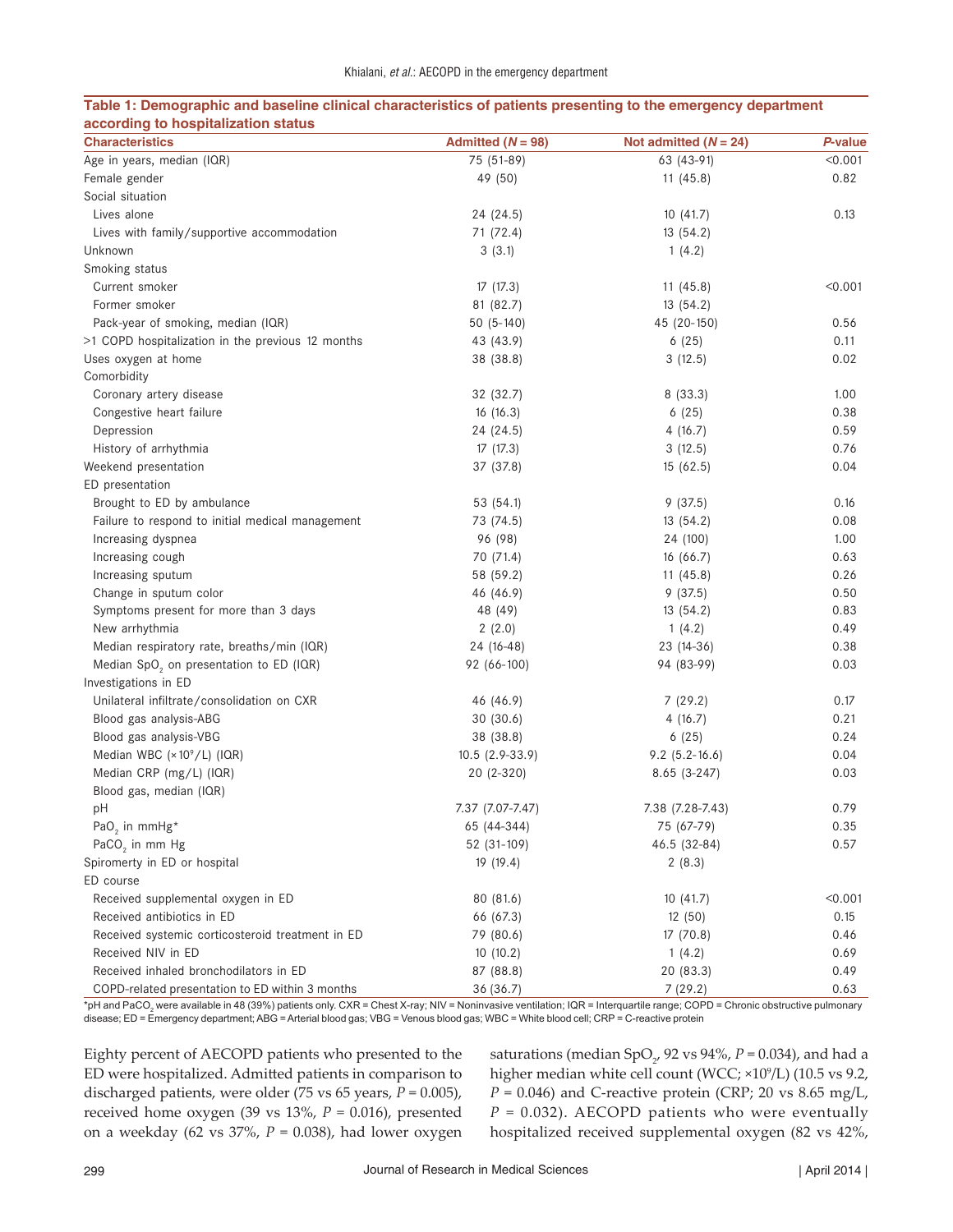*P* < 0.001) and systemic corticosteroids (81 vs 71%, *P* = 0.046), more often compared to AECOPD patients who were discharged from the ED. Overall, 34% (*n* = 43) of patients represented within the study period with another episode of AECOPD, but this proportion of representations was the same between the hospitalized patients compared to patients who were discharged from the ED (representation rate: 37 vs  $29\%$ ,  $P = 0.635$ ). Multivariate analysis was performed on the predictors of admission [Table 2]. Among the variables, only increased age was independently associated with hospitalization (odds ratio (OR) 1.09; 95% confidence interval (CI): 1.00-1.18; *P* = 0.05).

Overall, adherence to the COPD-X Plan guideline was good [Table 3]. Adherence to guideline recommendations regarding chest radiographs was excellent (100%). Most patients received bronchodilators (88%) and systemic corticosteroids (79%), but only 67% of patients with appropriate indications, received antibiotics. There was also good adherence to the guideline recommendations for hospitalization. The majority of patients with marked increase in intensity of symptoms or those who had failed to improve with ambulatory treatment (75%) and had worsening hypoxia (88%) were hospitalized. However, adherence to certain guideline recommendations was suboptimal: Objective measurement of pulmonary function, while in the ED was obtained in only 17% of patients and evaluation of arterial blood gases was performed in only 28% overall. However, when only patients with a severe exacerbation (SpO<sub>2</sub> < 92%) are considered, an arterial (ABG) or venous blood gas (VBG) analysis was performed in 77% of patients.

Using an arterial blood pH of less than 7.35 as the cutoff value, there were 39 admissions where treatment via NIV was indicated. The median (interquartile range  $(IQR)$ ) PaCO<sub>2</sub> for these 39 admissions was 59 (48-102) mmHg. Despite suitable NIV equipment being available, this treatment was provided for only 11 (29%) patients. Interestingly there was no documentation as to reasons why NIV was not provided to the 71% (*n* = 28) of patients with type 2 respiratory failure.

| Table 2: Odds ratio by binary logistic regression for |                        |         |  |  |  |  |
|-------------------------------------------------------|------------------------|---------|--|--|--|--|
| hospitalization                                       |                        |         |  |  |  |  |
| <b>Variables</b>                                      | <b>OR (95% CI)</b>     | P-value |  |  |  |  |
| Age                                                   | $1.09(1.00-1.18)$      | 0.05    |  |  |  |  |
| Smoking status                                        | $1.05(0.34-3.23)$      | 0.93    |  |  |  |  |
| Home oxygen                                           | 1.73 (0.26-11.34)      | 0.57    |  |  |  |  |
| Weekend presentation                                  | $1.57$ $(0.30 - 8.31)$ | 0.59    |  |  |  |  |
| Presenting SpO <sub>2</sub>                           | $1.03$ $(0.92 - 1.16)$ | 0.62    |  |  |  |  |
| WBC $(x10^9/L)$                                       | $1.12$ $(0.91 - 1.38)$ | 0.28    |  |  |  |  |
| $CRP$ (mg/L)                                          | $1.00$ $(0.99-1.01)$   | 0.84    |  |  |  |  |
| Supplemental oxygen in ED                             | $1.60(0.27-9.56)$      | 0.61    |  |  |  |  |

CI = Confidence interval; OR = Odds ratio; ED = Emergency department; CRP = C-reactive protein; WBC = White blood cell

#### **DISCUSSION**

Our study evaluated the ED management in patients with an AECOPD over a 6-month period in a regional tertiary hospital. Eighty percent of these patients were hospitalized. Overall there was good adherence to many of the recommendations of the COPD-X Plan. However, there are certain clinical management areas with potential for improvement. We identified several factors in AECOPD patients that were associated with hospitalization. This may facilitate future ED management of AECOPD patients.

In our study, 80% of COPD patients presenting to ED were hospitalized, which is similar to previous reports.<sup>[10,13]</sup> A better understanding of the factors associated with hospitalization may translate to more rapid decision making for 'at risk' patients, resulting in less time spent in the ED and better clinical outcomes. This is of particular interest with the introduction of the National Emergency Access Target (NEAT) to address growing ED demand (http://www.health. gov.au and http://www.ecinsw.com.au/neat). However, currently there are no reliable methods of risk stratification for patients with COPD exacerbations presenting to the ED. Recently, Garcia-Sanz et al.,<sup>[14]</sup> evaluated 409 exacerbations in 239 COPD patients over a 12-month period and found that impaired oxygenation, presence of neutrophilia, and administration of antibiotics in ED were associated with hospitalization. Interestingly, impaired oxygenation and neutrophilia were associated with hospitalization in our study as well. We also found that an elevated CRP was also associated with hospital admission. CRP is an inflammatory biomarker that has been previously been associated with severe COPD.<sup>[15,16]</sup> Furthermore, in COPD exacerbations, raised CRP has been associated with bacterial infections<sup>[17]</sup> and adverse clinical outcomes.[18] Hence it is not surprising that a raised CRP is a biomarker for severe AECOPD exacerbations that require hospital admissions. We found that hospital admission occurred more frequently during weekdays compared with weekends, potentially due to patients postponing presentation till after the weekend or review by own general practitioner (GP). Our results are consistent with those of a recent large multicenter study of nine EDs, which reported that a weekday presentation was associated with longer length of stay in ED and increased likelihood of hospitalization.<sup>[19]</sup>

Interestingly, we found that while the alterations in the individual variables were associated with admission, only increased age was significantly associated with hospitalization. Other variables did not achieve statistical significance. This is most likely due to the relatively small sample size in our study. The clinical utility of ED physicians being aware of these admission associated factors in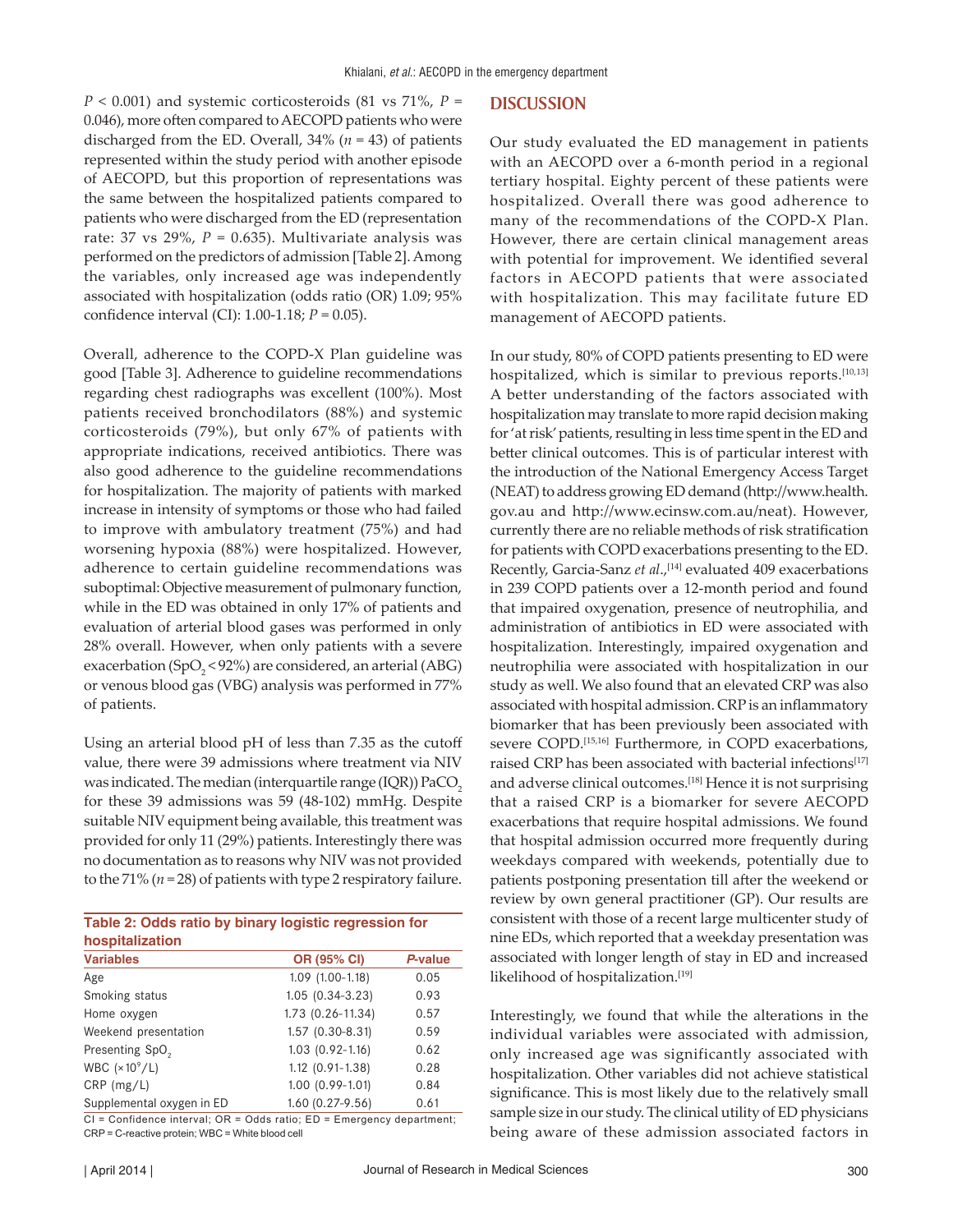|                                                                                                    | Table 3: Observed frequencies for diagnostic procedures and clinical management of AECOPD patients in the ED                                                          |                                                                                              |                                                                                                                                     |
|----------------------------------------------------------------------------------------------------|-----------------------------------------------------------------------------------------------------------------------------------------------------------------------|----------------------------------------------------------------------------------------------|-------------------------------------------------------------------------------------------------------------------------------------|
| <b>Category</b>                                                                                    | <b>COPD-X</b> guideline recommendation                                                                                                                                | Our study (%)                                                                                | <b>Comment</b>                                                                                                                      |
| Confirm exacerbation<br>and categorize severity                                                    | 'Assessment of severity of the exacerbation<br>includesspirometry'                                                                                                    | 17.2                                                                                         | Patients who underwent spirometry either in<br>ED or in the ward following hospitalization                                          |
|                                                                                                    | 'Assessment of severity of the exacerbation<br>includesin severe cases (FEV1 $<$ 40%<br>predicted), blood gas measurements'                                           | 77.11                                                                                        | Includes ABG and VBG<br>$SpO2 < 92%$ was used as a surrogate marker<br>for severity of AECOPD<br>$SpO2 < 92%$ in 48 patients        |
|                                                                                                    | 'Assessment of severity of the exacerbation<br>includeschest X-rays'                                                                                                  | 100                                                                                          |                                                                                                                                     |
| Optimize treatment                                                                                 | 'Inhaled bronchodilators are effective treatments<br>for acute exacerbations'                                                                                         | 87.7                                                                                         |                                                                                                                                     |
|                                                                                                    | 'Systemic glucocorticoids reduce the severity of<br>and shorten recovery from acute exacerbations'                                                                    | 78.7                                                                                         |                                                                                                                                     |
|                                                                                                    | 'Exacerbations with clinical signs of infection<br>(increased volume and change in color of<br>sputum and/or fever, leukocytosis) benefit from<br>antibiotic therapy' | 66.7                                                                                         | 54 patients had increased sputum volume and<br>reported change in sputum color and 36 of<br>this subgroup received antibiotics      |
|                                                                                                    | 'Controlled oxygen delivery (28% or 0.5-2.0 L/<br>min) is indicated for hypoxemia'                                                                                    | 73.8                                                                                         | All patients who received supplemental oxygen<br>therapy in ED                                                                      |
|                                                                                                    | 'Noninvasive positive pressure ventilation is<br>effective for acute hypercapnic ventilatory failure'                                                                 | 28.6                                                                                         | 28 patients had type 2 respiratory failure and<br>NIV was provided to 8 patients                                                    |
| Indications for<br>hospitalization of<br>patients with chronic<br>obstructive pulmonary<br>disease | Marked increase in intensity of symptoms                                                                                                                              | Worsening<br>dyspnea-98%<br>Worsening cough<br>71.4%<br>Increased sputum<br>production-59.2% |                                                                                                                                     |
|                                                                                                    | Patient has acute exacerbationplus<br>Inadequate response to ambulatory management                                                                                    | 74.5                                                                                         | Patients had presented to ED because there<br>was no improvement with escalated COPD<br>therapy as per their GP or COPD action plan |
|                                                                                                    | Worsening hypoxemia or cor pulmonale                                                                                                                                  | 87.5                                                                                         | Patients with $SpO_2 < 92\%$                                                                                                        |
|                                                                                                    | High risk comorbidity condition-pulmonary (e.g.,<br>pneumonia) or nonpulmonary                                                                                        | 46.9                                                                                         | Patients with unilateral infiltrates or<br>consolidation                                                                            |
|                                                                                                    | Newly occurring arrhythmia                                                                                                                                            | 2                                                                                            |                                                                                                                                     |
|                                                                                                    | Inability to walk between rooms when previously<br>mobile                                                                                                             | ΝA                                                                                           | Not testable in our study                                                                                                           |
|                                                                                                    | Inability to eat or sleep because of dyspnea                                                                                                                          | ΝA                                                                                           | Not testable in our study                                                                                                           |
|                                                                                                    | Cannot manage at home even with home-care<br>resources                                                                                                                | <b>NA</b>                                                                                    | Not testable in our study                                                                                                           |
|                                                                                                    | Altered mental status suggestive of hypercapnia                                                                                                                       | ΝA                                                                                           | Not testable in our study                                                                                                           |

AECOPD = Acute exacerbations of chronic obstructive pulmonary disease; ED = Emergency department; ABG = Arterial blood gas; VBG = Venous blood gas; WBC = White blood cell; CRP = C-reactive protein; GP = General practitioner; NA = Not applicable; FEV1 = Forced expiratory volume in 1 s

improving outcomes for AECOPD patients will need to be evaluated in multicenter prospective studies. If validated, then the factors may need to be incorporated into future versions of AECOPD guidelines.

In this study, we found generally good concordance of ED management with guideline recommendations, such as the testable indicators for hospitalization in the COPD-X Plan. Not unexpectedly we found that older age and home oxygen therapy were associated with hospitalization. These two factors, while not present in the COPD-X Plan, are recommended in international COPD guidelines.<sup>[6,7]</sup> With regards to treatment given in the ED, bronchodilators, systemic corticosteroids, and antibiotics were provided in the great majority of patients. These results are consistent with a previous study of Australian EDs, with our study having a higher prescription rate of systemic corticosteroids (79 vs 57%).[10] The higher adherence to guideline recommendations in our study maybe explained in part by the different time periods of the two studies (2011-2012 vs 2006-2007[10]). The trend for increased prescription of systemic steroids more recently is consistent with the findings of Tsai *et al.*, who noted that between 2000 and 2005-2006, there was an increased prescriptions of systemic corticosteroids and antibiotics in a Boston ED.[13] This finding may be due to increased awareness of guideline recommendations among ED physicians.

As per the COPD-X guidelines, the appropriate management of hypercapneic respiratory failure begins with the performance of an arterial blood gas (ABG) when the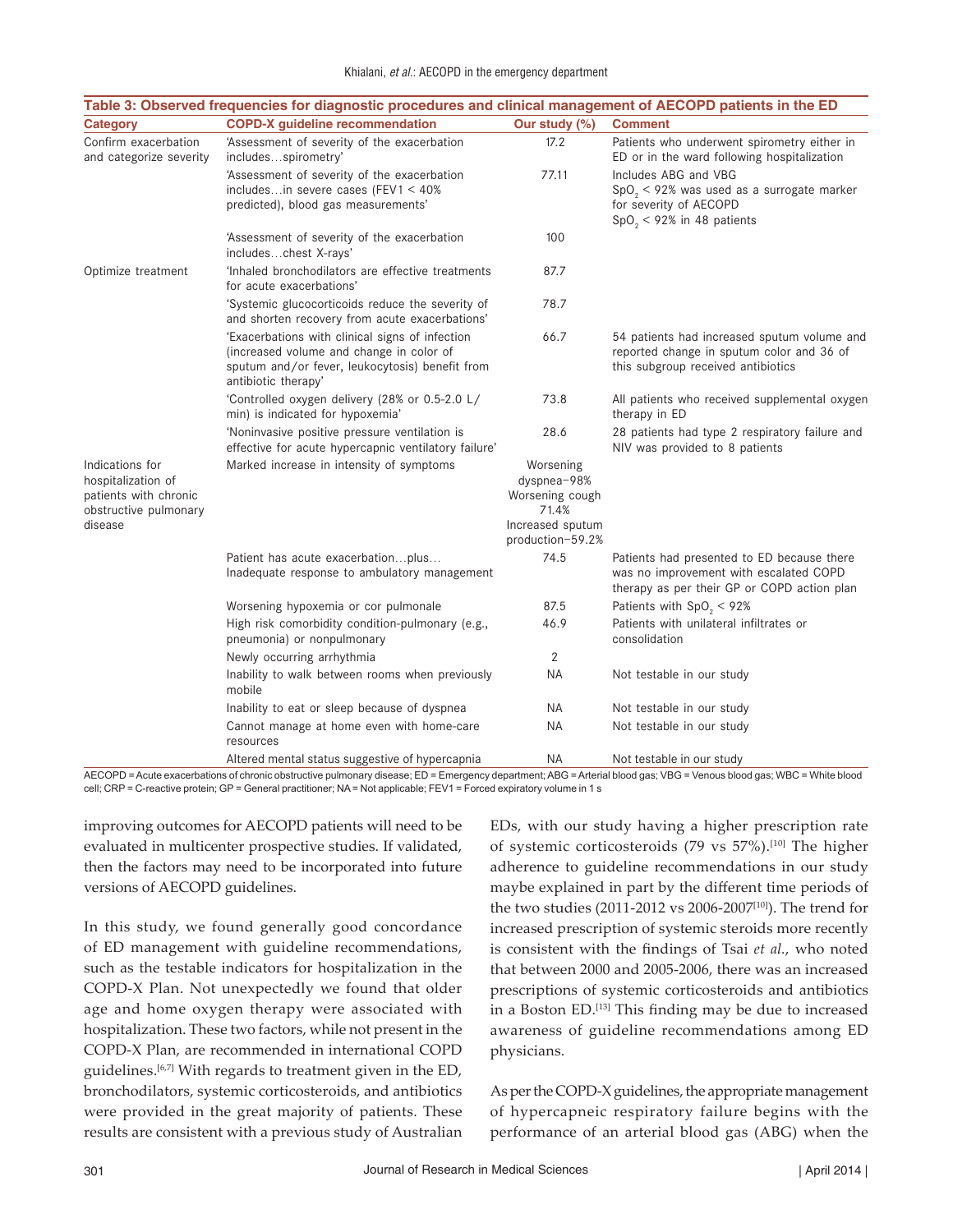forced expiratory volume in 1 s (FEV1) is less than 1.0 L or less than 40% of predicted or if there are any signs of respiratory failure or cor pulmonale.[9] Overall we found that an ABG was performed in 28% of patients, but that a blood gas analysis (ABG and/or VBG) was performed in hypoxic patients in 77% of patients. In our experience, the decision to perform a blood gas analysis is based on baseline oxygen saturations and clinical acumen rather than spirometric values. In our study, a sizeable proportion of patients had a VBG instead of an ABG. The practice of measuring VBG in AECOPD patients is supported by recent studies, which have shown that a VBG in conjunction with oxygen saturation has similar clinical utility to an ABG in identifying hypercapneic respiratory failure.<sup>[20-22]</sup> So, we found that even though spirometry in ED was not performed commonly, the decision to perform (arterial or venous) blood gas analysis was based on appropriate clinical judgment.

The benefits of NIV in the treatment of hypercapneic respiratory failure in AECOPD include improved survival, reduced length of stay, and need for intubation.<sup>[23]</sup> However in our study NIV was provided to only 29% of eligible patients. Interestingly, very similar results have been reported in other national and international COPD audits.[24-27] Previous studies have also noted that often no reason is provided in the medical notes as to why NIV is not provided to eligible patients. Possible explanations for such low provision of NIV in eligible patients include a poor understanding of the clinical indications for NIV, limited experience and/or lack of staff education.<sup>[26]</sup> Educational initiatives including checklists have been shown to improve adherence to guidelines in the provision of NIV for eligible patients.[28] Further study is required to understand why NIV provision is low in ED (both in Australia and worldwide) and measures that need to be undertaken to improve this practice.

We found that spirometry had been performed in the ED in only 17% of patients. This is particularly divergent from the COPD-X Plan which recommends that spirometry can be performed even in the sickest of patients, unless they are confused or comatose.[9] It has been suggested that increased rates of spirometry either at presentation or at some stage during the admission could be expected to allow better characterization of disease severity, and hence improved management.[26] However, the feasibility and accuracy of spirometry in the ED has been questioned in the GOLD guidelines<sup>[29]</sup> and it has been noted that it is rarely performed in the ED.[11] An alternative to consider for future studies will be to obtain an accurate assessment of smoking history, and to use this information as a proxy measure of spirometry since pack-years of smoking is a surrogate measure of the severity of COPD.[11,30]

We acknowledge that our study design and results have several limitations. First, because our study is a retrospective review of medical records it suffers from the principal assumption that documentation is an accurate reflection of clinical practice. Second, it is possible that by using ICD codes as a strategy of identifying COPD patients for our study, we may have missed patients due to the problems of underreporting, incorrect EDIS diagnosis, and/or ICD coding. We identified 176 ED presentations in 6 months which equates to approximately 7.6 per 1,000 presentations, which is similar to reports in the US where COPD accounts for 10 per 1,000 ED presentations.[31] Third, since we did not interview ED physicians, we cannot determine if there were individual physician factors that may have been associated with hospitalization. Fourth, potentially important measurements were not obtained in all patients, particularly spirometry and blood gas analysis. However, since our study was designed to study actual 'real-world' ED practice, we do not consider this to be a study-related problem.

## **CONCLUSION**

We also identified several factors that are associated with hospital admission. Awareness of these factors in the design of future AECOPD management guidelines may allow ED physicians to triage patients who are likely to be admitted rapidly and efficiently. We also found that in general, ED clinicians adhered well to the COPD-X Plan for management of AECOPD patients. However there is scope for improvement in the performance of spirometry and provision of NIV to be more in concordance with national COPD guidelines.

### **REFERENCES**

- 1. Economic Impact of COPD and cost effective solutions. Access Economics Pty Limited, October; 2008.
- 2. Halbert RJ, Natoli JL, Gano A, Badamgarav E, Buist AS, Mannino DM. Global burden of COPD: Systematic review and metaanalysis. Eur Respir J 2006;28:523-32.
- 3. Decramer M, Janssens W, Miravitlles M. Chronic obstructive pulmonary disease. Lancet 2012;379:1341-51.
- 4. AIHW. Australian hospital statistics 2009-10. Canberra: AIHW, 2011.
- 5. Glover J, Ambrose S, Page A, Tennant S. Atlas of potentially avoidable hospitalisations in South Australia. PHIDU. Adelaide: The University of Adelaide; 2008.
- 6. Rabe KF, Hurd S, Anzueto A, Barnes PJ, Buist SA, Calverley P, *et al*. Global strategy for the diagnosis, management, and prevention of chronic obstructive pulmonary disease: GOLD executive summary. Am J Respir Crit Care Med 2007;176:532-55.
- 7. N.I.C.E. Management of Chronic Obstructive Pulmonary Disease in Adults in Primary and Secondary Care. National Institute for Clinical Excellence; 2004.
- 8. McKenzie DK, Frith PA, Burdon JG, Town GI. Australian Lung Foundation, Thoracic Society of Australia and New Zealand. The COPDX Plan: Australian and New Zealand guidelines for the management of Chronic Obstructive Pulmonary Disease. Med J Aust 2003;178:S7-39.